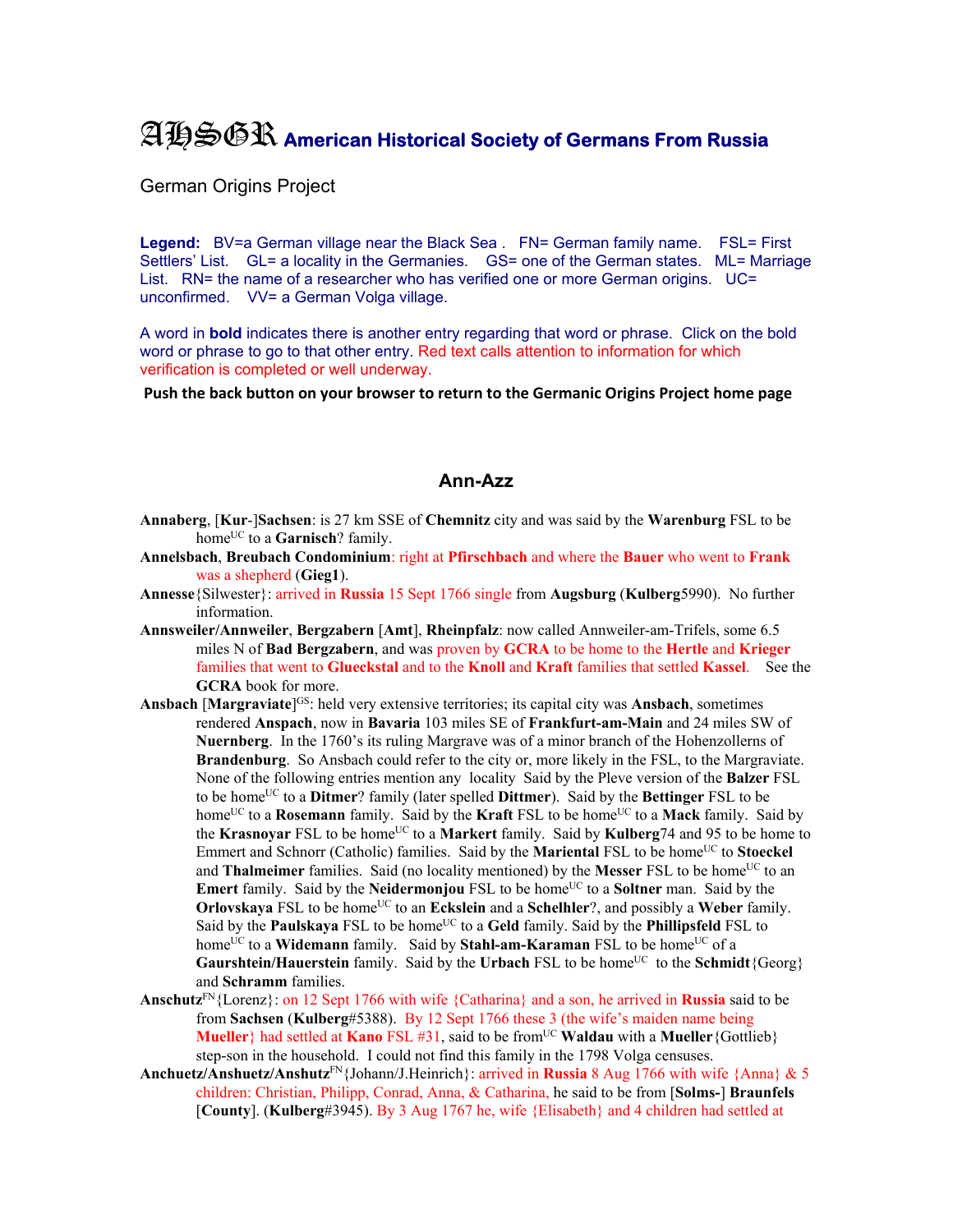**Neidermonjou** FSL #67 said to be from<sup>UC</sup> Biskirchen. Spelled Anshuetz in 1798 (**Mai1798**:Nm12,45,Ur3) and later spelled **Anshutz**.

- **Anshuetz**FN{Kaspar/Caspar}: on 12 Sept 1767 with wife {Martha} and an infant son he arrived in **Russia,**  he said to be from **Sachsen** (**Kulberg**5312). By 3 Aug 1767 he, wife {Martha} and infant son had settled at **Phillipsfeld** FSL #36, said to be from<sup>UC</sup> Mehlis, [Kursachsen]. For 1770 see **Mai1798**:Mv2293.
- **Anshuetz**[N.}: **KS**:118 said this person left **Melsungen** in Hesse.

**Anshutz**FN: go to **Anchuetz**.

- Anspach<sup>FN</sup>: said by the **Norka** FSL to be from<sup>UC</sup> **Isenburg** (no locality mentioned) with **Sorberger** stepchildren in the household. **Bonner** says that frau **Anspach** (the widow **Sorberger**) was born an **Armbruster**. The Anspach couple doubtlessly died prior to the 1798 census.
- Anspach<sup>GL</sup>: an unidentified place which the **GRCA** believes may have been home<sup>UC</sup> to the **Schaible** family that went to **Glueckstal**. See their book for more detail.
- **Anspach**GL is 26 miles due W of **Buedingen**, however Anspach can also refer to the **Ansbach Margraviate.** Anspach might be the home<sup>UC</sup> of the **Stahl-am-Karaman Gaurshtein** family. Said (no locality mentioned) by the **Belowescher Kolonien** FSL to be home<sup>UC</sup> to a **Wunderlich** family; the **Buedingen** ML says the man was from<sup>UC</sup> **Waldstaedten**. Said (no locality mentioned) by the **Hoelzel** FSL to be home<sup>UC</sup> to a **Bender/Beneder** family. Said by the **Buedingen** ML to be home<sup>UC</sup> to the **Mack** man who married in 1766 a **Dietz** woman; the couple later moved to **Kraft**; Stumpp said this Anspach was near **Usingen** (**Mai&Marquardt**#670). Said by the **Leichtling** FSL to be home<sup>UC</sup> to a **Danner** family. Also see **Ansbach**.
- Anspach<sup>GL</sup>, Trier: said by the **Bangert** FSL to home<sup>UC</sup> to a Weirich family.
- **Antenkirch**, **Nassau-Weilburg**: see **Altenkirchen**.
- **Anterlot**?, [**Hessen**-]**Darmstadt** [**Landgraviate**]: an unidentified place said by the **Warenburg** FSL to be home<sup>UC</sup> to a **Kehl** man.
- **Anthon/Anton**{Martin}: married **Fischer**{Rosina}19 June 1766 in **Luebeck** (**Mai&Marquardt**#103 & **KS**118). Arrived in **Russia** 12 Sept 1766 with wife {Rosina} and a young son **(Kulberg**4735). Not found in any FSL.
- **Anthony**<sup>FN</sup>: said by the **Herzog** FSL to be from<sup>UC</sup> **Busendorf**.
- **Anton**VV: (aka **Antonow, Antonowka, Sebastinovka, Sebastjanowka, Sebastyanovka, Sevastinovka, Sewastjanowka**) is a German village of the Lutheran faith on the western side of the Volga. Its FSL has been published in Pleve, Einwanderung ..., vol.I, pp.51-69. According to it, the first settlers were from the following places with the family names shown here in parens. A number following the family name is their household number from the FSL:
	- from **Alzey Oberamt**, **Kurpfalz**: (**Kletter**/**Klemer**/**Klemmer**19);
	- from **Boxberg Oberamt**, **Kurpfalz**:No further source found;
	- from **Bremm**: (**Tripper**45);
	- from **Detmold**, **Lippe**: (**Kraut**18);
	- from **Erbach**: (**Guterich**?12, **Hahn**32,33);
	- from the **French Army**: (**Baum**47);
	- from **Gruensfeld Oberamt**, **Wuerzburg**: (**Haeppner**/**Hoeppner**36);
	- from **Hanau**: (**Achtung**53, **Lauch**/**Laut**46, **Oxt**/**Ochs**51, **Stork**/**Storch**/**Storck**50,57,60a);
	- from **Heidelberg Oberamt**, **Kurpfalz**: (**Albrecht**10, **Arnhold**/**Arnold**26, **Baer**/**Baehr**3,39,
		- **Baumgaertner**21, **Eichner**22, **Engelhardt**/**Engelhard**11, **Erder**9, **Ewig**25,42,43, **Focht**/**Vogt**13,62, **Fuchs**38, **Ganshorn**/**Ganzhorn**23, **Kunzmann**/**Kuntzmann**35, **Metzger**40, **Mueller**8, **Paul**/**Pauli**5, **Reuter**29, **Wenzerich**?/**Wetserich**17);
	- from **Heppenheim Oberamt**, **Kurmainz**: (**Keil**28);
	- from **Hirschfelde**, **Hessen**: (**Feller**/**Veller**55, **Maler**/**Mahler**56);
	- from **Isenburg**: (**Deckmann**58, **Frank**60, **Nazarenus**19A);
	- from **Lindenfels Oberamt**, **Kurpfalz**: (**Johann**1, **Kraemer**14,15, **Oxt**/**Jest**2, **Reth**/**Ret**?7, **Rotharmel**/**Rothermel**6,16,24);
	- from **Maulbronn**, **Kurpfalz**: (**Redler**/**Rechling**35a);
	- from **Mosbach Oberamt**, **Kurpfalz**: (**Metzger**41, **Rothe**27, **Werfel**20);
	- from **Neustadt Oberamt**, **Kurpfalz**: (**Dewald**/**Theobald**49, **Ordner**/**Orner**59);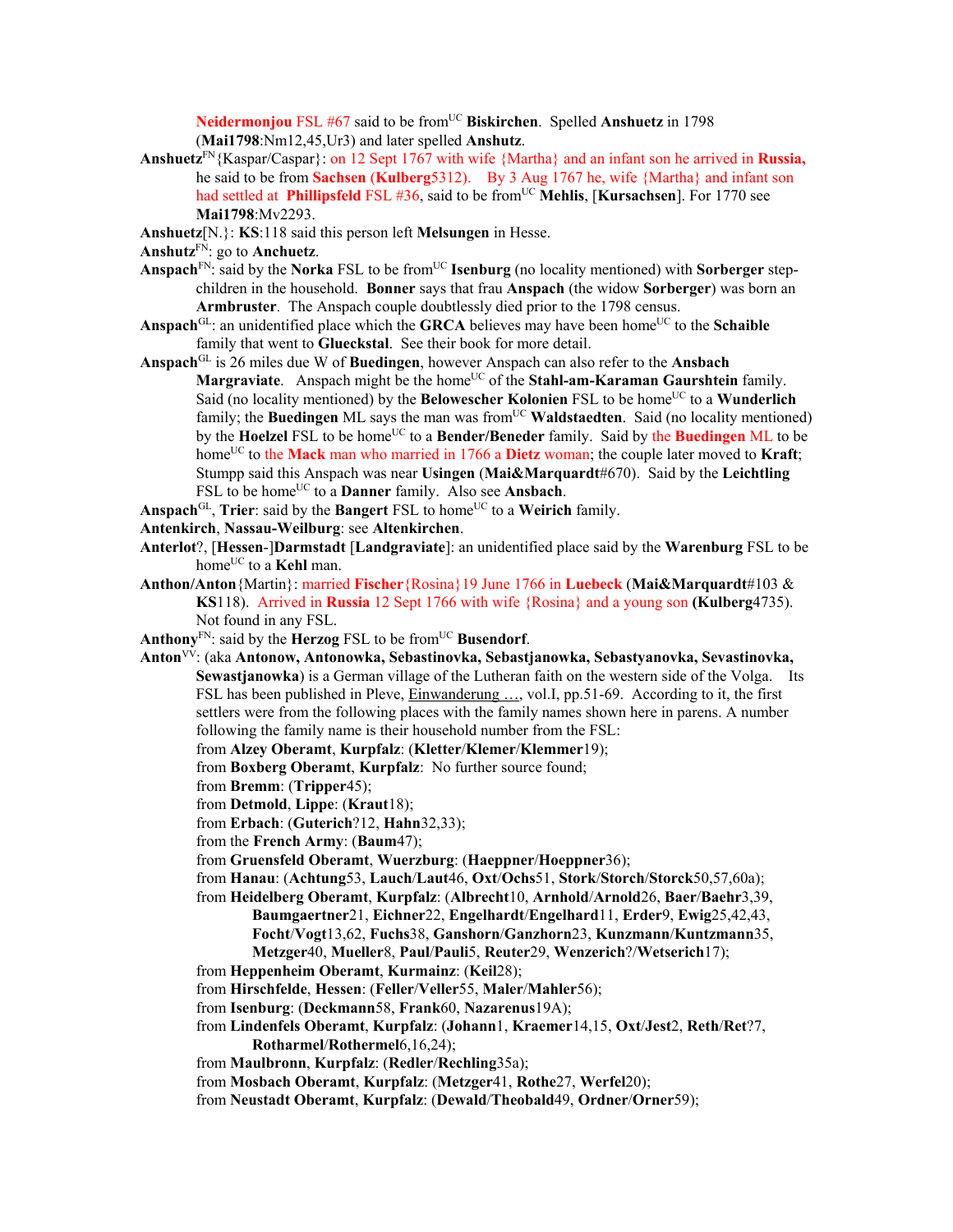from **Otzberg Oberamt**, **Kurpfalz**: (Retger?/**Roediger**(**s**)4,48);

from **Schotten Oberamt**, **Darmstadt**: (**Usinger**61);

from **Spangenberg**, **Hessen-Kassel**: (**Bremer**/**Bremmer**52);

from **Stapen**, **Preussen**: (**Hardt**44);

from **Trarbach**: (**Baumgardt**54);

from **Utzberg Oberamt**, **Kurpfalz**: (**Retger**?/**Roettger**/**Roetgers**4,48);

from **Zweibruecken, Kurpfalz**: (**Decker**30, **Wohlschleier**? /**Wollschlaeger**/**Wohlschleger** 63); from **Zwingenberg Oberamt**, **Kurpfalz**: (**Hall**37).

- **Anzel**(?){Joseph}: arrived in **Russia** 12 Sept 1766 single from **Prag** (**Kulberg**4588). No further information.
- Apfel<sup>{Johann}: arrived in **Russia** 4 July 1766 with wife {Christina}, he said to be from<sup>UC</sup> Mainz</sup> (**Kulberg**2249). No further information.
- **Apfel**{Joseph}: arrived in **Russia** 4 July 1766 with wife {Margaretha}, he said to be from<sup>UC</sup> **Braunfels** (**Kulberg**1828). No further information.
- **Apitz**{Christoph}: arrived in **Russia** 10 Aug 1766 with wife {Anna} and 1 daughter (**Kulberg**4429). No further information.
- **Appel**{Caspar/J.Caspar/Kaspar}: fromUC **Heiligenkreutz**, **Thuengen Barony** on 14 April 1666 in **Buedingen** he married **Keil**{Catharina E.} (**Mai&Marquardt**#529). He arrived in **Russia** 8 Aug 1766 with wife {Catharina}, he said to be from<sup>UC</sup> **Dienheim (Kulberg**3252). By 22 June 1767 he and wife {Katharina} had settled at **Stahl-am-Karaman** FSL 48, he said to be from **Dienheim** [aka **Thuengen Barony**}. By 1798 {Kaspar & Katharina} and family were still in **Stahl-am-Karaman**, she having been a **Pfeifer** (**Mai1798**:Sk05).
- Appel<sup>{Catharina}: a widow who arrived in **Russia** 10 Aug 1766 said to be from<sup>UC</sup> **Darmstadt**</sup> (**Kulberg**5187). Not otherwise identified in **Russia.**
- **Appel**{J.Adam}: arrived in **Russia** 13 Sept 1766 with wife {A.Catharina} and 4 children he said to be fromUC **Darmstadt** (**Kulberg**6230). Not otherwise identified in **Russia.**
- **Appel**{Peter}: arrived in **Russia** 13 Sept 1766 with wife {A.Barbara} and one young adult son (**Kulberg**629). No further information.
- **Appelhanz**{Heinrich}: arrived in **Russia** 13 Sept 1766 with wife {Catharina} and 3 young adult children, said to be from<sup>UC</sup> Worms (Kulberg5886). No further information.
- **Appelmann**{Johann}: arrived in **Russia** 13 Sept 1766 with wife {Catharina} and a very young daughter said to be from<sup>UC</sup> **Pfalz** (**Kulberg**5862). No further information.
- **Appelmann**{Reinhard}: arrived in **Russia** 12 Sept 1766 with wife {Elisabeth}, he said to be fromUC **Frankreich** (**Kulberg**4533). No further information.
- **Arendholtz**FN: see **Arnhold**.
- Arends(?){J.Georg}: arrived in Russia 30 Sept 1766 with wife {Johanna}, he said to be from<sup>UC</sup> Hessen (**Kulberg**7295). Not yet identified.
- **Arendt**FN{Caspar}: arrived in **Russia** 4 July 1766 with wife {Elisabeth} and 3 children, he said to be fromUC **Holsstein** (**Kulberg**2113). Said by the **Stahl-am-Tarlyk** FSL #17 to be fromUC **Luetersburg**?, **Holstein** [**Duchy**]. I could not find members of this family in **Mai1798**.
- **Arendt**{Peter}: arrived in **Russia** with wife {Dorothea} and 2 children, he said to be from<sup>UC</sup> Dessau (**Kulberg**1337). Nothing further found.
- **Arendt**FN: also see **Arndt**.
- **Arenhold**FN: see **Arnhold** and **Arnholt**.
- **Arenholt** FN: see **Arnholt**.
- **Arens**FN{Andreas}: said by the **Kano** FSL #14 to be fromUC [**Anhalt**-]**Zerbst** [**Principality**] (no locality mentioned). I could not find this family in any later source..
- **Arens**{Christoph}: arrived in **Russia** 10 Aug 1766 single, from **Mecklenburg** (**Kulberg**4305). Not found in any later source.

**Arent/Arendt**FN{Johann/J.Jacob}: married **Erlich**{M.Dorothea} in **Rosslau** 4 April 1766

(**Mai&Marquardt**#889) said by the **Walter** FSL #55 & **KS**119 to be fromUC **Danzig, Free Republic**. **KS**127 [mistakenly]has the year as 1765.

**Arfurt**,[**Kurtrier**]: is 6 miles E of **Limburg-an-der-Lahn**, and was said by the **Ober-Monjou** FSL to be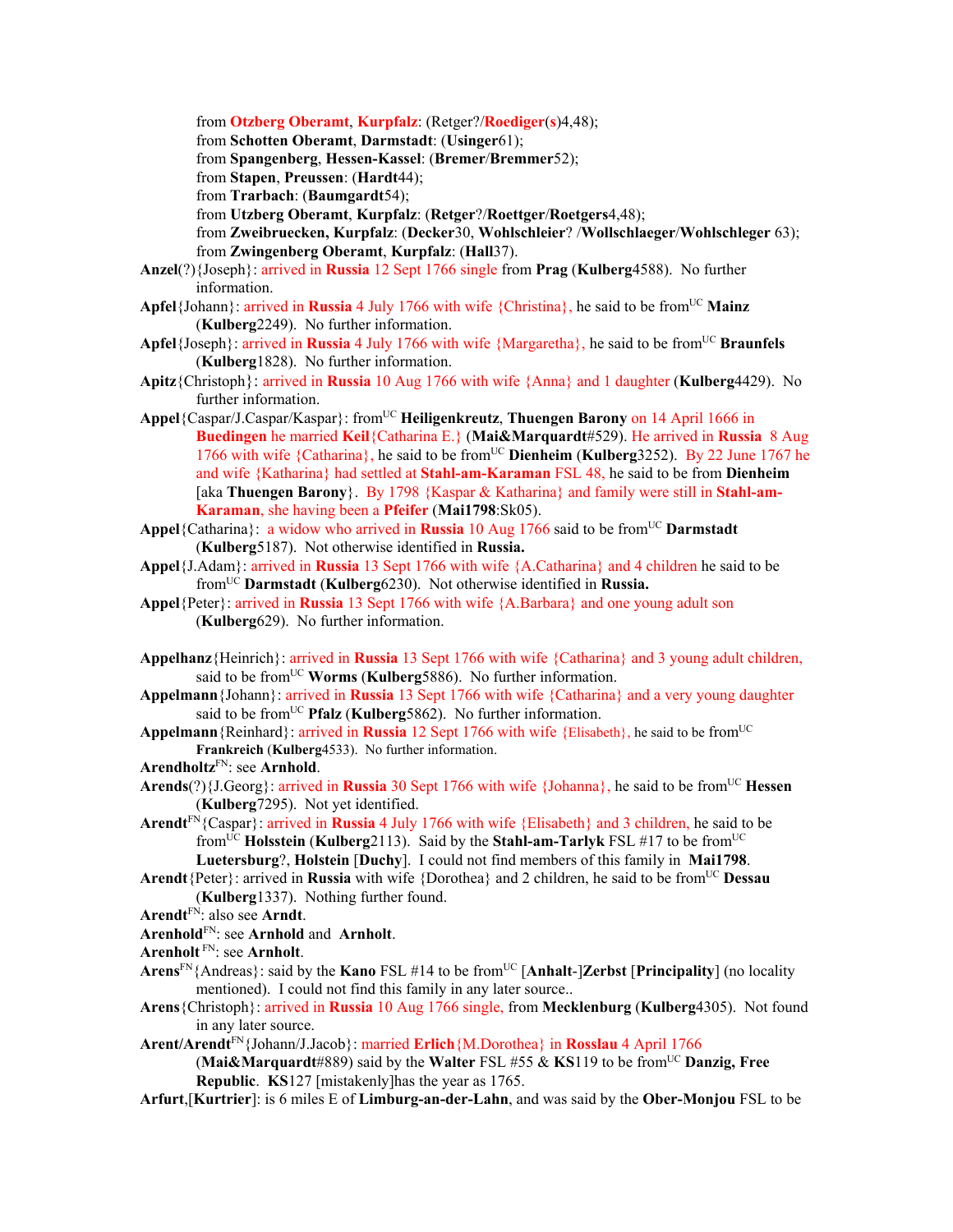home<sup>UC</sup> to a **Kuntz** family. Kuhlberg said this was in [**Kur-**]Trier.

- **Argard**(?){Peter}: arrived in **Russia** 12 Sept 1766 with wife {Barbara}, he said to be from **Bamberg**  (**Kulberg**6191). No further information.
- Argheiligen?, [Hessen-]Darmstadt [Landgraviate]: said by the Straub FSL to be home<sup>UC</sup> to the **Gerhardt** family. This surely is **Arheilgen** the first Lutheran parish N of **Darmstadt** city center.
- **Arheilgen**GL: see **Argheiligen**.
- **Arhus**GL, **Denmark Kingdom**: is 200 km N of **Kiel** city.
- **Arlon**GL, **Luxembourg**: now Arlon, Belgium, some 14.5 miles WNW of **Luxembourg** city, and said by the **Brabander** FSL to be home<sup>UC</sup> to a **Kraemer** family. Said by the **Preuss** FSL to be home to a **Siebert** family.
- **Armbrecht**FN: see **Arnbrecht**.
- **Armbruest**{Peter}: listed in the 1798 **Seelmann** census (Sm31) but I could find this family name in no FSL. There were **Armbruester**s in **Krasnoyar**.
- **Armbruester**{J.Jost/J.Just}FN: arrived in **Russia** 8 Aug 1766 a widower with 2 children, he said to be from **Hessen (Kulberg4184). The Krasnoyar** FSL 68 said they were from<sup>UC</sup> **Homburg, Darmstadt.**
- **Armbruester/Armbuster**{Michael/J.Michael}FN: from **Saulburg**[sic?] married **Schipp**{Susanna Margaretha} in **Buedingen** (**Mai&Marquardt**#569). Arrived in **Russia** 8 Aug 1766 with wife  ${A.Margaretha}$  (Kulberg 4185). The Krasnoyar FSL #69 said he was from<sup>UC</sup> Homburg, **Darmstadt** [probable son of J.J. – ed]. **KS**:119 said this **Armbruster** man from<sup>UC</sup> **Raibach**, near **Dieburg**, married a **Schoepp** woman in **Buedingen**.
- **Armbruester**{M.Catharina}: arrived in **Russia** 9 Aug 1766 single from **Isenburg** (**Kulberg**3811. No further information.
- **Armbruester**FN: also see **Armbruster**.
- **Armbruster**FN: said by **Bonner** to be the maiden name of frau **Anspach** (the widow **Sorberger**) of **Norka**. **Armbruster**FN: said by the **Volmer** FSL to be fromUC **Roshta**(?), **Kurpfalz.** Later spelled **Armbruester**. **Armbruster**FN: also see **Armbruester**.
- **Arms**{Anna}: arrived in **Russia** 12 Sept 1766 single from **Holland** (**Kulberg**4492). No further information.
- **Arnbrecht**<sup>FN</sup>: said by the **Messer** FSL to be from<sup>UC</sup> **Isenburg** (no locality mentioned). In 1798 the family name was spelled **Armbrecht** (**Mai1798**:Ms73).
- **Arnbrecht**FN: said by the **Messer** FSL to be a step-son living in the **Lehr** household.
- **Arndt**{Bartholomaeus}: arrived in **Russia** 20 May 1766 with wife and 3 children, he said to be from **Marienburg** and to have gone to **Ukraine (Kulberg**343). Listed in the **Belowescher Kolonien FSL** as being to be from<sup>UC</sup> **Marienburg**.
- Arndt<sup>FN</sup>: said by the Kromm version of the **Jagodnaja Poljana** FSL to be from<sup>UC</sup> Klausthal at Hanover later than the first settlers (p.137).
- Arnd $t^{FN}$ : said by the **Jost** FSL to be from  $UC$  **Ziegeser**?, **Brandenburg**.
- **Arndt**FN{Johann/Johannes}: arrived in **Russia** 9 Aug 1766 with wife {A.Maria} and young daughter {M.Elisabeth}, he said to be from **Hessen** (**Kulberg**4083). By 15 Aug 1767 these 3 had settled at **Norka** FSL 157, he said to be from<sup>UC</sup> **Hessen** (no locality mentioned). For 1798 see **Mai1798**:Nr36, 54 and Sw2.
- Arndt {J.Heinrich}<sup>FN</sup> said by the **Schwab** FSL to be from<sup>UC</sup> **Bobenhausen**. I could not find this family in **Mai798**.
- Arndt {Johannes}<sup>FN</sup>: said by the **Schwab** FSL to be from<sup>UC</sup> **Bobenhausen**. For 1798 see **Mai1798**:Db3.
- Arndt/Arnst<sup>FN</sup>: said by the Warenburg FSL to be from<sup>UC</sup> Aken, Spelled Arnst in 1798 (**Mai1798**:Wr43,100).
- **Arndt/Arendt** FN{J.Jacob}: This **Arendt** man in 1766 in **Rosslau** (**Mai&Marquardt**#889); **KS**:119 & 127 mistakenly say it was in 1765). Not found in **Kulberg** or in **T**. By 25 Aug 1767 this **Arndt**  couple had settled at **Walter** FSL #55, he said to be from **Danzig** [**Free City**]. Probably spelled **Arendt** in 1798 (**Mai1798**:Wt100).
- **Arndt**FN: this family name was found recorded in **Kroppach** marriage records 1762-1767; see **Flegel** trip.
- **Arndt**{Andreas}: arrived in **Russia** 4 Juuly 1766 with wife {Johanna} and 1 son said to be from **Zerbst**. Not identified in any later source.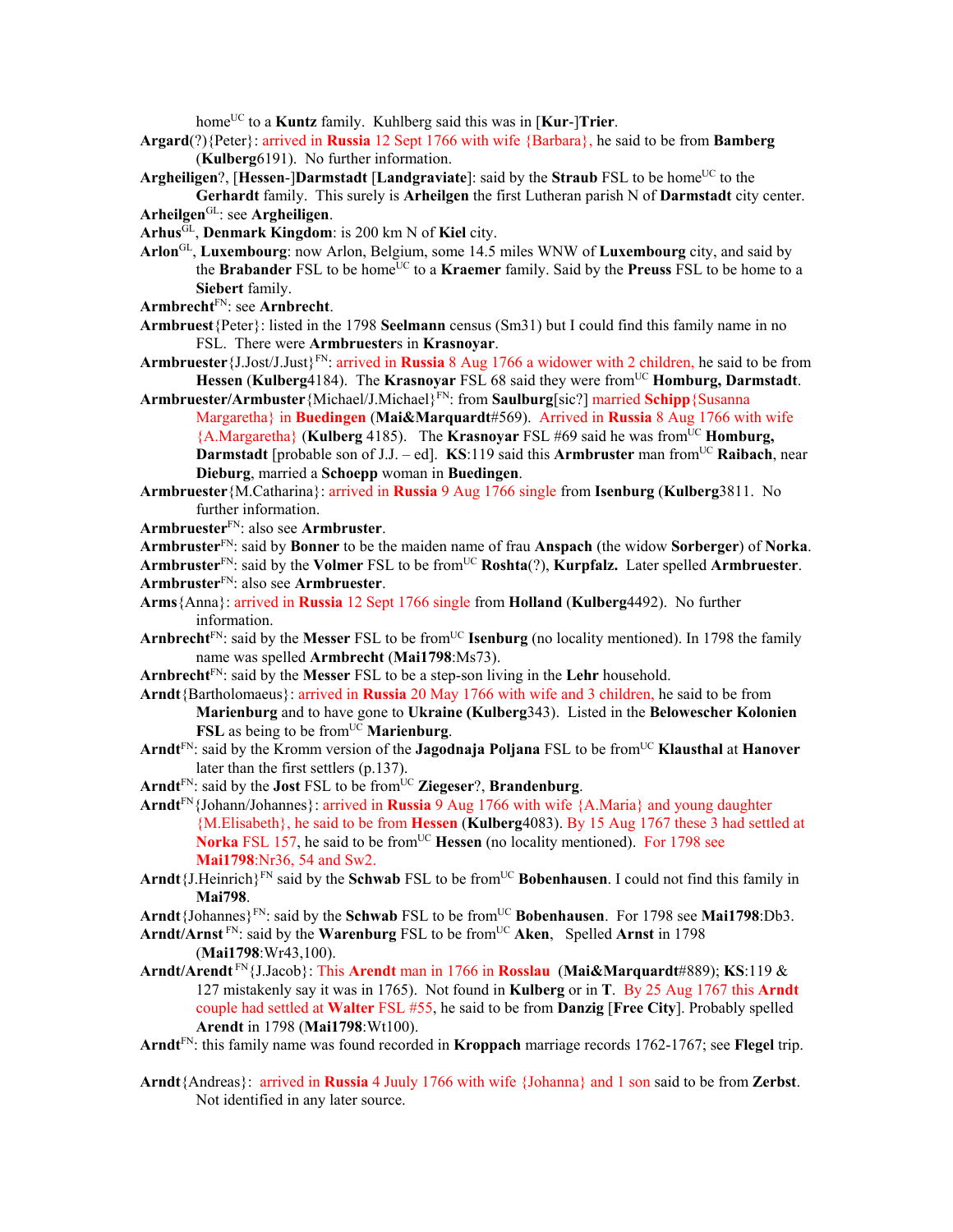- **Arndt**{Dietrich}: arrived in **Russia** 18 June 1766, single, from **Westfalen** {**Kulberg**1121}. Found in no later source.
- **Arndt**{Elisabeth}: arrived in **Russia** 9 Aug 1766 single said to be from **Hessen** (**Kulberg**4084). Not identified in any later source.
- **Arndt**{Johann}: arrived in **Russia** 18 June 1766, single, from **Hanau** {**Kulberg**1040}. Found in no later source.
- **Arndt**{Johann}: arrived in **Russia** 18 June 1766 with wife {Anna} **Zeigenhain** (**Kulberg**1092). Not identified in any later source.
- Arndt{Konrad}<sup>FN</sup>: said by KS:119 with son {Johannes} to be from<sup>UC</sup> Bergheim [which was in Stolberg-**Gedern County**, even though] **KS**:119 said **Buedingen**/He. I could not find them in any FSL.
- **Arndt**{no given name}<sup>FN</sup>: said by **KS**:119 to be from<sup>UC</sup> Schotten [which was in **Hessen-Darmstadt Landgraviate**].
- **Arne**FN: see **Arni**.
- **Arnemann**FN{Heinrich}: arrived in **Russia** 15 Sept 1766 with wife {Catharina} (**Kulberg**6940). Said by the **Ober-Monjou** FSL #89 to be from<sup>UC</sup> **Nordheim**. I could not find this man in the 1798 Volga censuses.
- **Arnheim**GL, **Holland**: is some 34 miles SE of **Utrecht**, and said by the **Katharinenstadt** FSL to be home<sup>UC</sup> to a **Koch** family.
- **Arnhold/Arnold**FN{Hans Georg}: a Lutheran who left **Kurpfalz**UC and arrived in **Flensburg, Schleswig Royal Duchy** with wife and 3 children in May 1762; lived at #27 in Colony G24 "Friderichsfeld", Amt Gottof, last record there in May 1765 (**EEE** p.337, see this for more detail). By April 1766 they had settled in **Anton** FSL #26 which said he was fromUC **Heidelberg Oberamt, Kurpfalz**. Spelled **Arnold** in 1798 (**Mai1798**:Bd67).
- **Arnhold**{J.Peter}: arrived in **Russia** 13 Sept 1766 with wife {Eva Rosina} and 3 sons from **Erbach**, saying he wished to go to the **Belowesch** colonies (**Kulberg**5233 and page 24).
- Arnhold<sup>FN</sup>{Johann/Johannes}: said by the **Ernestinendorf** FSL to be from<sup>UC</sup> **Herzhausen**, [**Hessen-Darmstadt Landgraviate**], with an **Eberhardt** orphan in the household. {Johann} married **Michelbaecher**{Anna Katharina} 25 January 1763. **Brent Mai** verified this origin and marriage using the Holzhausen/Huenstein Familienbuch. Go to http://cvgs.cuportland.edu/origins/a/arnhold\_ernestinendorf.cfm for more detail. Probably spelled **Arnold** in 1798 (**Mai1798**:Ps5) and 1769 (Mv565).
- **Arnhold/Arendholtz**FN{Johann}: married in **Rosslau** 6 May 1766 **Stegemann**{Maria}
	- (**Mai&Marquardt**#961); **KS**:118-119 says it was 1765. On 15 Sept 1766 he and wife {M.Catharina} may have(?) arrived in **Russia** said to be from **Berlin**, hoping to settled in **St. Petersburg (Kulberg**5223, p.335). Said by the **Jost** FSL #37 to be from<sup>UC</sup> Berlin and there was **Ries**? step-son living in their household.
- Arnhold<sup>FN</sup>: said by the **Neidermonjou** FSL to be from<sup>UC</sup> **Friedersdorf**.
- **Arnhold**<sup>FN</sup>: said by the **Pfeiffer** FSL to be from<sup>UC</sup> **Aschaffenburg**.
- Arnhold<sup>FN</sup>: said by the **Pfeiffer** FSL to be from<sup>UC</sup> Orb. Later spelled **Arnold (Mai1798**:Mv2273).
- Arnhold<sup>FN</sup>: said by the **Preuss** FSL to be from<sup>UC</sup> Saalfelden, Salzburg. Later spelled Arnhold.
- **Arnhold** ${J.Christoph}^{FN}$ : said by the **Rosenheim** FSL #57 to be from<sup>UC</sup> **Sackfeld**, **Oesterreich**. Spelled **Arnold** in 1798 (**Mai1798**:Rm1(where the wife's maiden name is given as **Ravensberg**{K.Barbara}), 21, and possibly Rm4 and 36?
- **Arnhold** {widow Maria}: said to be from<sup>UC</sup> **Darmstadt**, she arrived in **Russia** on 8 August 1766 with daughter {Anna} age 11 (**Kulberg**3971). Not identified in any FSL. **Jim Pickelhaupt** says he found their origin.
- **Arnhold**{Caspar}: arrivcd in **Russia** 22 July 1766 with wife {Marianna}he said to be from **Fulda**  {**Kulberg**2414). Not identified in any other source.
- **Arnold**{Georg}: arrived in **Russia** 15 Sept 1766 single (**Kulberg**7113). Not yet identified.
- **Arnhold**{Johann}: arrived in **Russia** 18 June 1766 said to be from **Salzburg (Kulberg#**1120). No further information.
- **Arnholt**? {Peter}<sup>FN</sup>: said by the **Boaro** FSL to be from<sup>UC</sup> **Dessau** (no locality mentioned).
- **Arenholt**/**Arnholt**/**Arenhold** (no given name listed) day laborer left **Dessau** city sometime 1764-68 (**Mai&Marquardt**:#1049 and KS:119). I have not yet found him in **Mai1798**.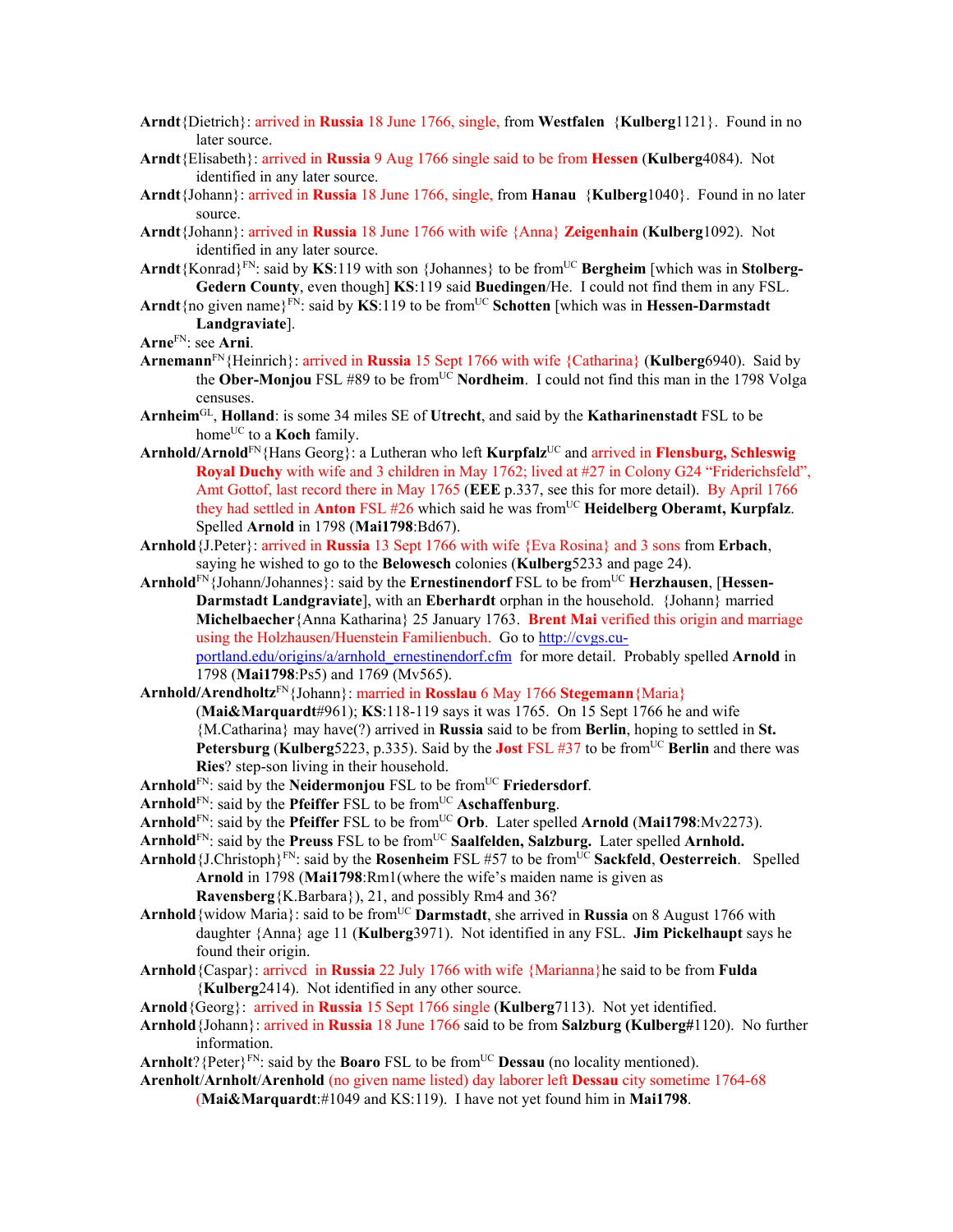- **Arni**FN{Friederich}: said to have immigrated from the **Baden-Durlach Margraviate** arriving with wife and child in **Flensburg, Schleswig Royal Duchy** in May 1762; they resided at #19 in Kolony G19 "Neuberend", Amt Gottorf and were last recorded in **Denmark** in Oct. 1765 (**EEE** p.336, see this for more detail). By April 1766 they were settled in **Galka** FSL #33 which said he was fromUC **Kebring**?, **Brandendorf**?. Spelled **Arne** in 1798 (**Mai1798**:Gk24, 42).
- Arnold<sup>FN</sup>: said by the Belowescher Kolonien FSL to be from<sup>UC</sup> Erbach (no locality mentioned). Joe Arnold, a direct descendant has traced in church records this family back to 1609 in **Muemling-Grumbach**, then in Erbach County, now in **Hesse**, in the **Odenwald**, just S of **Hoechst**.
- **Arnold**FN: listed by the **Bergdorf** 1858 census (**KS**:667) without origin. Origin in **Neckarwestheim**, **Heilbronn** [**Amt**], **Wuerttemberg** was proven by the **GCRA** using **FHL**(1,184,925). See their book for more details.
- Arnold<sup>FN</sup>: said by the **Boregard** FSL to be from<sup>UC</sup> **Klarenthal**.
- Arnold {Johannes}<sup>FN</sup>: from<sup>UC</sup> Wuerttemberg, arrived in **Flensburg, Schleswig Royal Duchy** in May 1762; he, his wife and 5 children left **Denmark** in May 1765 (**EEE** p.337, see this for more detail). By March 1766 they had settled in **Rosenheim** FSL  $\#3$  which said he was from<sup>UC</sup> **Sunstorfelt**?, **Koller**?. For 1798 see **Mai1798**:Rm35, 24 and maybe 36?
- **Arnold**FN: said by the 1798 **Rosenheim** census to be the maiden name of frau **Walter**{Wilhelm}.
- Arnold<sup>FN</sup>{A.Margaretha}: daughter of the deceased {Stephen} of<sup>UC</sup> Schweinfurth, in May 1766 in **Woehrd** married **Wattenbach** {Carl Gottlob} son of the deceased {J.David} from<sup>UC</sup> near **Glogau**, both Lutheran. **Brent Mai** suggests they may have settled in **Zuerich**. (**Mai&Marquardt**#816).
- **Arnold**{Johann}: arrived in **Russia** 8 Aug 1766 with wife {Anna} and 3 children, he said to be from **Darmstadt** (**Ku;berg**3914). Not identified further.
- **Arnold**{Johann}FN: **KS**:119 says he left fromUC **Geislitz**, near **Gelnhausen** in 1766. I have not found him in any FSL.
- **Arnold**{J.Heinrich}FN: **KS**:119 says he was fromUC **Steinbach**, near **Giessen**, went to **Schaffhausen** in 1766 with his wife and daughter who was born in 1755. **Schaffhausen** so far has no published FSL.
- **Arnold**{J.Peter}FN: **KS**:119 says he was fromUC **Hetzbach** near **Erbach** and that his wife was a **Luft**. The have not been found in any FSL.
- **Arnold**{Johannes}FN: **KS**:119 says he left fromUC **Damshausen**, near **Biedenkopf** in 1767. I have not found him in any FSL.
- **Arnold**FN: also see **Arnhold** and **Arnholt**.
- **Arnould**{Rahel}: daughter of {Friedrich}; she married **Leonhardt**{J.Conrad} in 1755.
- **Arnst**FN: said by the **Boaro** FSL to be fromUC **Gonna**, **Mecklenburg**. For 1798 references see **Mai1798**: Bx10, Bx16.
- **Arnst**FN: the **Herzog** FSL says this stepson was living in **Pfundner** household with his mother who apparently had been an Arnst widow and who was said to be from<sup>UC</sup> Pilsheim-bei-**Schmidmuehlen**, [**Kur**-]**Bayern**. Later spelled **Arndz** (**Mai1798**:Mv830, En19).
- **Arnst**FN: said by the **Kolb** FSL to be fromUC **Heckeberg**(?), **Hanau**.
- Arnst<sup>FN</sup>: said by the **Schaefer** FSL to be from<sup>UC</sup> **Hamburg** [Imperial City]. For 1798 see Mai1798:Rh3.
- **Arnst**FN: the wife was said by the **Schaefer** FSL to be fromUC **Guestrow**, **Mecklenburg**[-**Schwerin** 
	- **Duchy**].
- **Arnst**FN: also see **Arndt**.
- Arnstein<sup>GL/S</sup>: said by the **Paulskaya** FSL to be home<sup>UC</sup> to a **Kahler** family. Said by the **Pfeiffer** FSL to be homeUC to a **Dresser** family This might have been the town in **Wuerzburg Bishopric** some 12 miles N of **Wuerzburg** city, or possibly the small country of **Arnstein Abbey** about 1 mile E of **Nassau** town on the Lahn River.
- Arnstein<sup>GL</sup>: an unidentified place said by the **Schoenchen** FSL to be home<sup>UC</sup> to a **Georghold** family. There at least 5 Arnsteins in the Germanies.
- **Arnstein**GL: said by the **Pfeiffer** FSL to be homeUC to **Keberlein**, **Konrad**, **Lambrecht**, and **Ziegler** families. Kuhlberg gives the state as **Wuerzburg**.
- **Arnstein**GL, **Kurpfalz**: an unidentified place said by the Pleve **Kisling** family (**Warenburg** colony) chart to be homeUC to a **Kaiser** family. I can find no Arnstein in **Kurpfalz**; there was one in the **Wurzburg Bishopric** and there was the independent country of **Arstein Abbey**, near **Nassau,**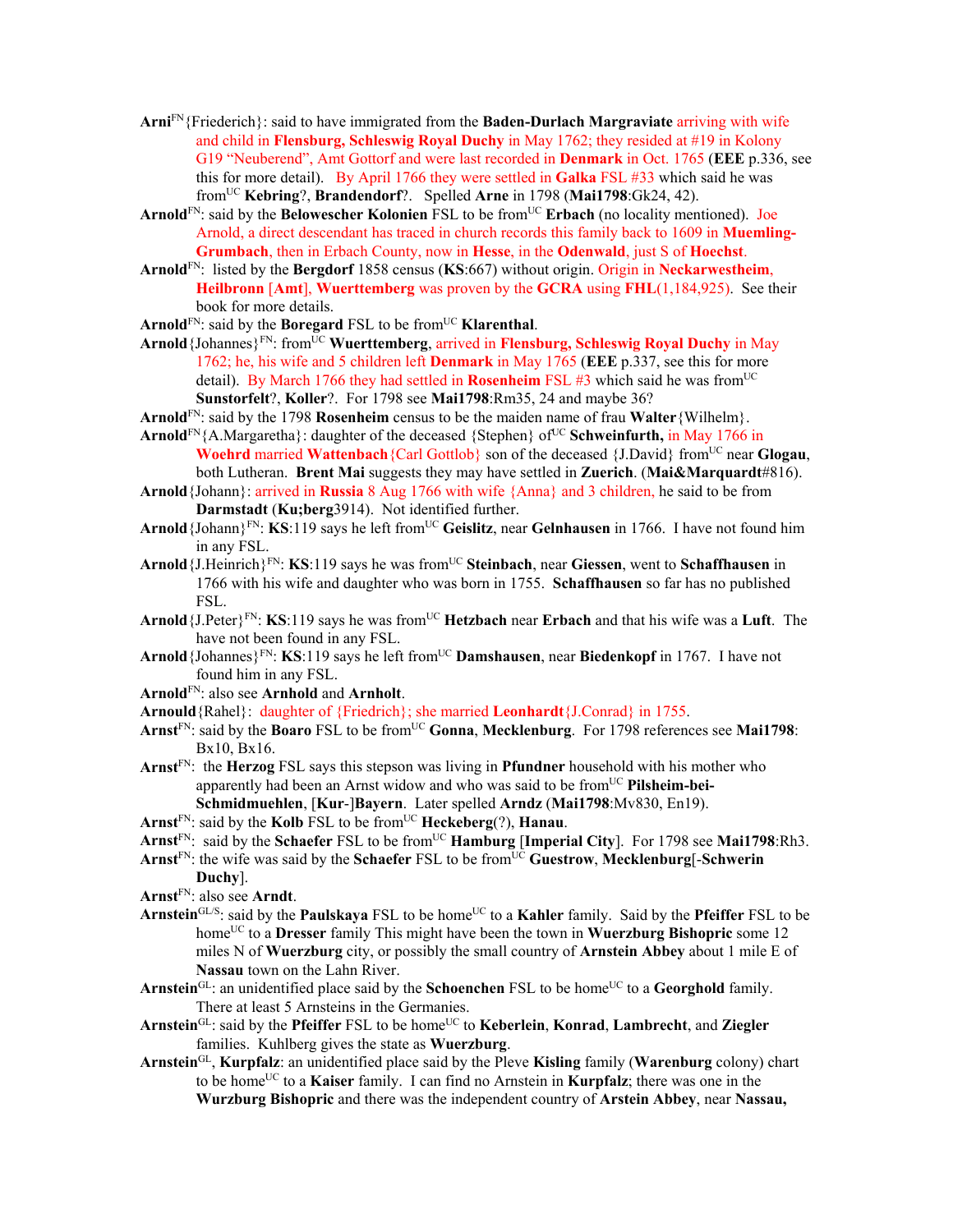**Hessen**. See **Harstein**, **Kurpfalz**.

- **Arnstein**GL**, Wuerzburg**: is 13 miles N of the city of **Wuerzburg** and said by the **Preuss** FSL to be home to an **Preis/Preuss**? family.
- **Arnstein Abbey**GS: was a tiny state a couple miles E of **Nassau** town on the Lahn River. It may have been under the jurisdiction of the Bishop of **Mainz**.
- Arnsten<sup>GL</sup>: an unidentifed place said by the **Orlovskaya** FSL to be home<sup>UC</sup> to a **Kahn** family. Could this have been an **Arstein**?
- Arnt<sup>FN</sup>: said by the **Norka** FSL to be from<sup>UC</sup> **Hessen**.
- **Arnt**FN: also see **Sperling**.
- **Arnweiler**?: an unidentified place said by the Recruiter Beauregard list ( $Lk132$ ) to have been home<sup>UC</sup> to **Katzendorn**{Matthias} who may have been a **Wittmann** first settler. There is an Annweiler 9.5 km W of **Landau-in-der-Pfalz** and was then in **Pfalz-Zweibruecken Duchy**.
- **Arp/Arb**FN{Johann}: **Arb** arrived in **Russia** 3 June 1766 with wife {Anna}, said to be from **Holstein** (**Kulberg**722). Arb said by the **Dinkel** FSL #29 to be from<sup>UC</sup> **Kilrastof**(?), **Holstein**.
- **Arsalen**? $G<sup>GL</sup>$ : an unidentified place said by the **Boregard** FSL to be home<sup>UC</sup> to the **Gra**? family. This may have been **Arolsen**, **Waldeck-Pyrmont Principality**.
- Artburg<sup>GL</sup>: an unidentified place said by the **Paulskaya** FSL to be home<sup>UC</sup> to a **Berger** family. Kuhlberg said this was in **Sachsen**.
- **Artlenburg**, **Lueneburg Principality**, **Kurbraunschweig**: is 14 km NNE of **Lueneburg** city and 36 km SE of **Hamburg** city centre.
- **Artzer**FN: said by the **Merkel** FSL to be fromUC **Tilsit, Prussia.**
- **Artzer/Arzer**FN{Philipp Anton}: arrived in **Russia** 8 Aug 1766 with wife {A.Margaretha} and 4 children, he said to be from **Schwabbrueck** (**Kulberg**3324). **Darrell Brungardt** guesses that the family earlier came fromUC **Swtizerland** but reported that a transcription of **Wiesbach** church records said this man came from<sup>UC</sup> Volkersweiler while his first marriage and children's births were in **Winterbach**. However, using **LDS film** #489413 and 247677, **Brent Mai** found that Artzer first married **Goette**{M.Catharina} on 26 February 1743 in **Wiesbach** where several of their children were born and after his first wife died, he second married **Brungard**{M.Margaretha} 27 October 1761also in **Wiesbach** although several of their children were born in **Contwig**. The **Seewald** FSL (#33) said he was a widower from<sup>UC</sup> Stambach, Zweibruechen. Winterbach is some 3 miles N, **Wiesbach** some 5 miles N, **Volkerswiler** some 21 km ESE, and **Contwig** some 2.5 km E, of **Stambach**. Darrell believes that more records should be in **Homburg** which is some 5 miles NNW of **Stambach**. For more detail on Brent's work go to http://cvgs.cuportland.edu/origins/a/artzer\_sewald.cfm
- Arzdorf<sup>GL</sup>, Kurpfalz: is some 9 miles S of **Bonn** and said by the Mariental FSL to be home<sup>UC</sup> to a Semle family.
- **Arzis**FN: see **Arcis**.
- Arzt<sup>FN</sup>: said by the **Ober-Monjou** FSL to be from<sup>UC</sup> **Ronneburg**. For 1798 see Mai1798:Om45, 51.
- **Arzweiler**, **Saarburg** [**Amt**], **Elsass**-**Lothringen**: is 4 miles ESE of **Saarburg** (nka Sarrebourg) town, and was said by  $\mathbf{K}S:321$  to have been home<sup>UC</sup> to the **Jung** family, while the 1816 **Neudorf** census  $(\text{\#23})$  said this was a possible origin<sup>UC</sup>.
- Asbach<sup>GL</sup>: an unidentified place said by the **Neidermonjou** FSL to be home<sup>UC</sup> to a **Martz** family. There were at least 27 Asbachs in the Germanies!
- **Asbach**GL, [**Hessen-Darmstadt Landgraviate**]: was 8 km NW of **Fraenkisch-Crumbach** and was home to the **Reinhard** family that settled in **Neu-Saratowka** as well as to the **Schmunk** family that settled in **Dobrinka** (**Gieg1**).
- Asch: an unidentified place said by the **Warenburg** FSL to be home<sup>UC</sup> to a **Kanzel** and perhaps to an **Ohl** family.
- **Aschenbrenner**{Johann/Johannes}: arrived in **Russia** 9 Aug 1766 with wife {Friederika E.}, he said to be from **Isenburg** (**Kulberg**3829). By 15 Aug 1766 {Johannes} and wife had settled at **Norka** FSL # 55, he said to be from **Isenburg**.
- **Aschaffenburg**GL, [**Kurmainz**]: is some 23 miles SE of **Frankfurt-am-Main**. At the time of the migrations to Russia this city may have been the seat of the nearby territories held by the Archbishop of **Mainz** as Imperial Elector (therefore **Kurmainz**). Said by the **Boregard** FSL to be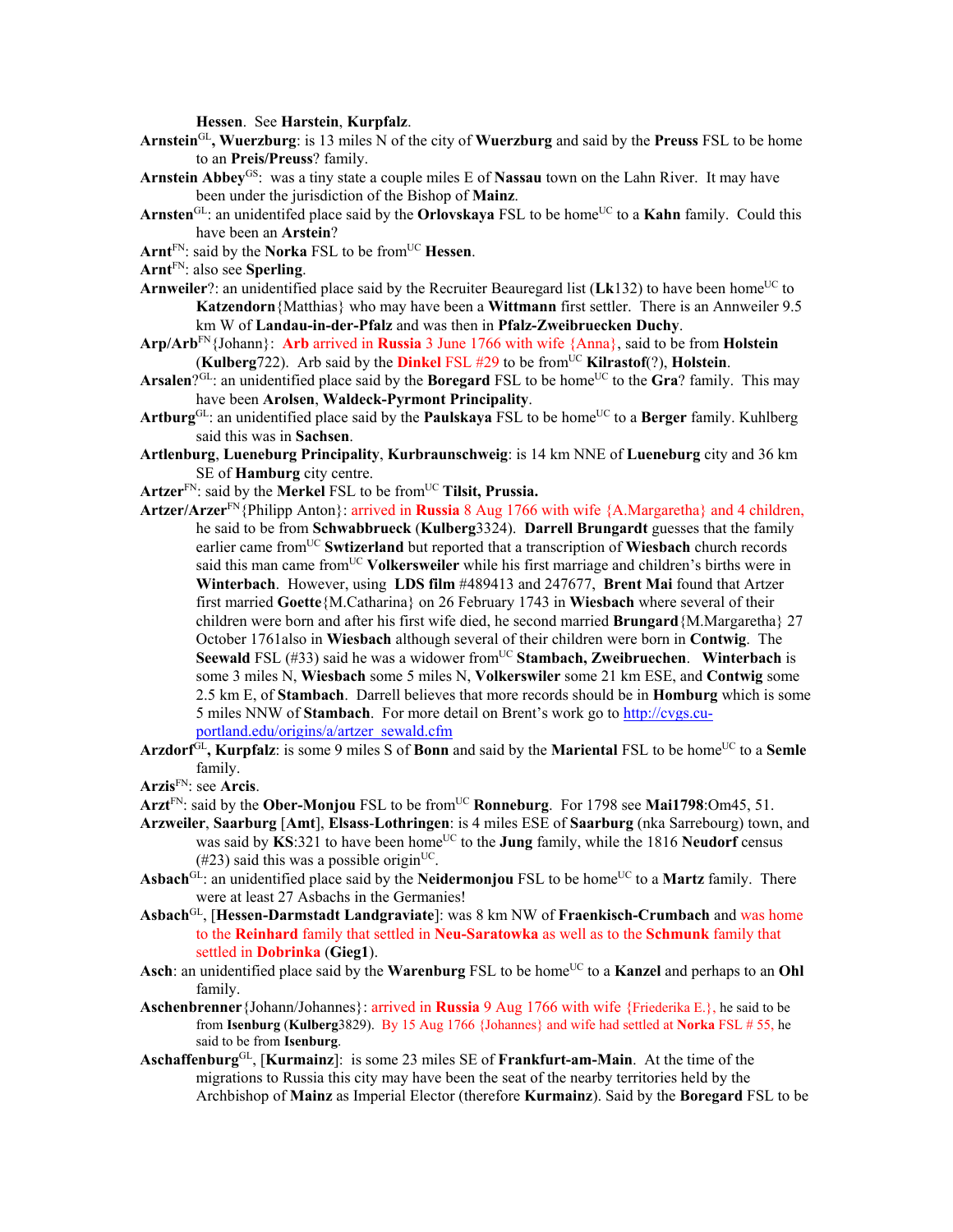home<sup>UC</sup> to the **Ludwig**{Simon} family. Said by the **Graf** FSL to be home<sup>UC</sup> to **Hepp**, frau **Remus** and **Wagner** families. Said by the **Hildmann** FSL to be home<sup>UC</sup> to **Amrhein/Amrein/Amkein**, **Gottfried**, **Haas**, **Markus**/**Markrus**/**Malchus**, **Reiss**{Adam}/**Resch**, **Reiss**{Wilhelm}/**Reis**/**Reiser**, and possibly **Hahn**, **Kern**, **Mueller**{Christian}, **Neff**/**Neffe**/**Neffl**, and **Weslauer/Neslauer** families. Said by the **Husaren** FSL to be home<sup>UC</sup> to **Wetzel/Wetze/Wentzer** and **Winter** families. Said by the **Kamenka** FSL to be home<sup>UC</sup> to **Bahl**/**Bal/Ball**?, **Bachmann**, **Braun**, **Meder**, and **Stadler** families. Said by the **Koehler** FSL to be homeUC to **Baumann**, **Frick**, **Heiss**, **Thomae** families, and possibly **Heick**, **Hubert** and **Litz** families. Said by the Leichtling FSL to be home<sup>UC</sup> to Bauer, Bernhard, Daumreich, Ewald, **Gan/Hahn, Pressmer, and Sildenbach** families. Said by the **Leitsinger** FSL to be home<sup>UC</sup> to Leitsinger and Lorenz families. Said by the Pfeiffer FSL to be home<sup>UC</sup> to Amrhein, Arnhold, **Essler**, **Happel**, **Kuehn**, **Mallad, Phillip**, **Pietz**, **Roth**, **Samer**, **Schwind**, **Stegmann**, **Stricker**, **Stumpfnagel**, and **Weigel** families. Said by the the **Rohleder** FSL to be home<sup>UC</sup> to **Hergert**{Franz} and {Peter} families.

- **Aschaffenburg**GL, **Kurmainz**: said by the **Volmer** FSL to be home to a **Ril/Riel/Roehl**? family**.** Same as the preceding entry.
- Aschalwitz<sup>?GL</sup>: an unidentified place said by the Leitsinger FSL to be home<sup>UC</sup> to a Meolder family. Kuhlberg said this was in **Boehmen**.
- Aschbach<sup>GL</sup>, Andechser Reid?: said (no locaility mentioned) by the **Jost** FSL to be home<sup>UC</sup> to a Zieras? family. Might this have been Aschbach some 17 miles SW of **Bamberg** city??
- **Aschblef**FN: see **Asplew**.
- **Aschbohden**GL, **Elbing Amt**: is now Szopy, **Poland**, and was 3.5 miles SW of **Elbing** city. Said by the Tiege FSL to be home<sup>UC</sup> to the **Kroecker**{Gerhard} family. Also spelled **Aschbuden**.
- **Aschbuden**GL: see **Aschbohden**.
- Aschen?<sup>GL</sup>: an unidentified place said by the **Paulskaya** FSL to be home<sup>UC</sup> to a **Gosselbach**? family. There were at least four places of this name in the Germanies.
- **Achenbach**, [**Hessen-Darmstadt Landgraviate**]: is 8 miles NNE of **Dillenburg** city, and said by the **Ernestinendorf** FSL to be home<sup>UC</sup> to a **Koenig** family. Kuhlberg said this was in **Hessen**.
- **Aschenbrenner**<sup>FN</sup>: said by the **Norka** FSL to be from<sup>UC</sup> **Isenburg** (no locality mentioned). The maiden name of the wife is later given as **Schoen** (**Mai1798**:Nr144). For 1796 see **Mai1798**:Mv2015, and for more 1798 see Nr65, 107 and Bz98.
- **Aschenbrenner/Eschenbrenner**{Lorenz}: arrived in **Russia** 12 Sept 1766 with wife {Elisabeth}, he said to be from **Hessen (Kulberg**5276 p.339). Said by the **Phillipsfeld** FSL #3 to be from<sup>UC</sup> **Friedewald**, [**Hessen-Kassel Landgraviate**]. Spelled **Aschenbrenner** in 1786 and 1798 (**Mai1798**:Mv2305, En14).
- **Aschenmacher**FN**:** see **Asemakher**.
- **Ascherbot**GL: this probably should be **Ascherbude**.
- **Ascherbude**GL, **Filehne Kreis**, **Posen Province**, **Warsaw Duchy**: now Biernatowo, **Poland**, some 6 miles NE of **Filehne** town (now Wielen, **Poland**): the **GCRA** believes this a secondary origin of the **Meske** family that went to **Glueckstal**.
- **Aselborn**FN: see **Asselborn**.
- Asemakher<sup>FN</sup>: said by the **Preuss** FSL to be from<sup>UC</sup> **Reinbreitbach, Kelheim.** Later spelled **Aschenmacher.**
- Asfeld<sup>GL</sup>: an unidentified place said by the **Neidermonjou** FSL to be home<sup>UC</sup> to a **Brahm** family. **Aslar**GL: see **Asslar.**
- **Asler**FN{A.Margaretha}: a **Luebeck** ML said she was fromUC the area of **Darmstadt** (i.e. **Hessen-D**  Landgraviate) and in August 1766 married **Horst**{G.Ludwig} from<sup>UC</sup> the area of **Hanau** (i.e **Hanau County**) (**Mai&Marquardt**#276); this couple not found in either **KS**, **Kulberg**, **T** or any published FSL.
- **Asmos**FN: said by the **Walter** FSL to be fromUC **Walenhausen, Hesse-Darmstadt County**. Confirmed by the **Walter Research Group** to be an **Asmus** family from **Wallernhausen, Hessen**.
- **Asmus**FN{Fried(e)rich}: a native of Moorsee bei **Kiel**, **Holstein Duchy** living as of July 1762 at #19 "Wildes Mohr" in Colony G8 "Friderichsholm", Amt Gottorf, and last recorded in Denmark on 12 Nov. 1764 (**EEE** p.338, see this for more detail). By June 1765 they had settled in **Holstein** FSL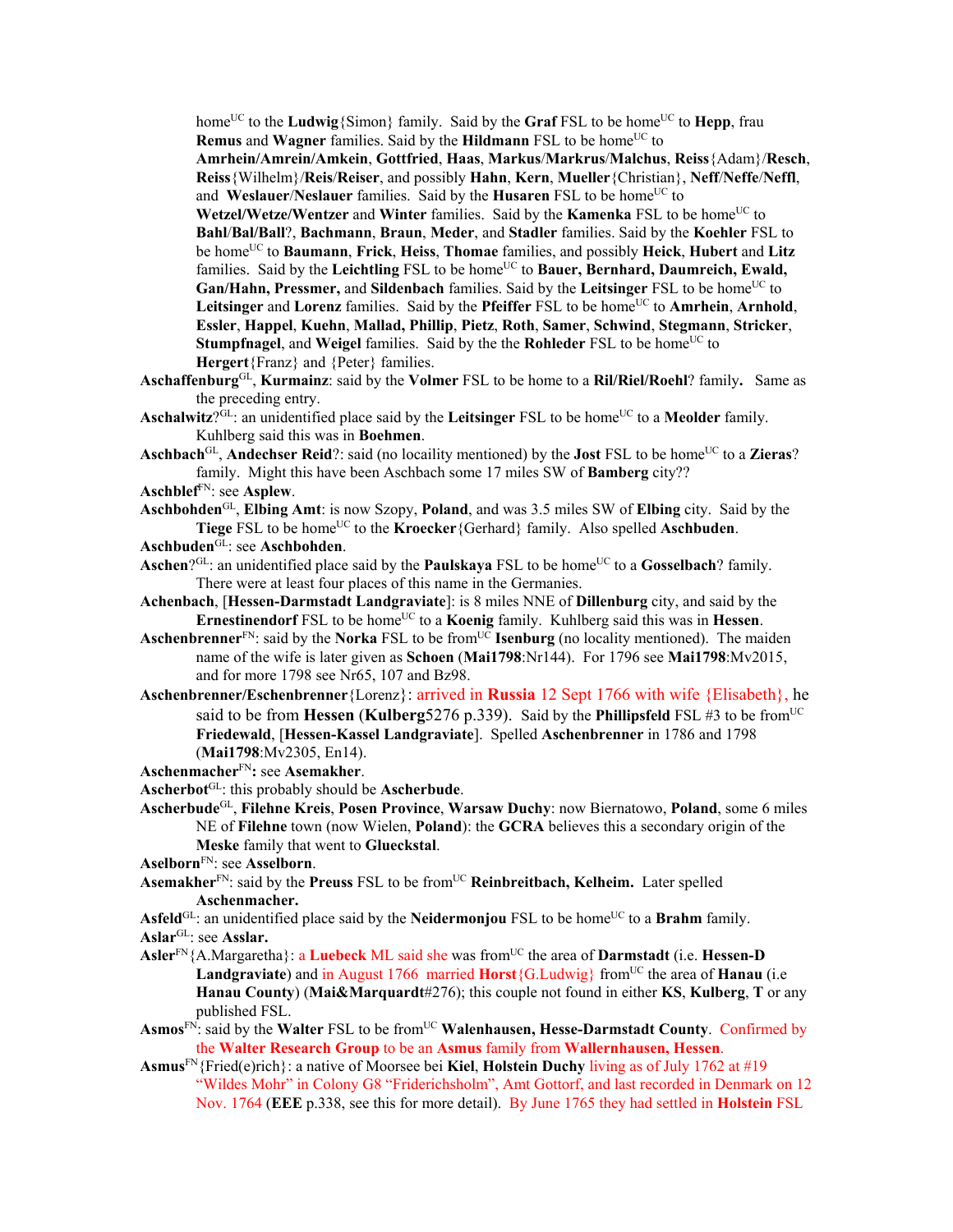$#16$  which said he was from<sup>UC</sup> **Digouste** (?).

- **Asmus/Rasmus**{J.Peter}FN: from **Wallernhausen**, he in **Buedingen** 1 July 1766 married
	- **Rontaler**{A.Elisabeth} (**Mai&Marquardt**#725). {J.Peter & Elisabeth} arrived in Russia 15 Sept 1766, he said to be from **Darmstadt** (**Kulberg**6378). Not found in **T**. By 16 Sept 1767 they had settled at **Jagodnaja Poljana** FSL #12, he said to be fromUC **Wallernhausen**, near **Nidda**. In 1798 {Peter & wife **Ronthaler**{Elisabeth} were still in **Jagodnaja Poljana** (**Mai1798**:Yp25). **KS**:119 said **Wallernhausen** was near **Buedingen** and that this man went to **Katharinenstadt** [sic]. Origin confirmed by the **Walter Research Group**. **KS**149 said **Rasmus** instead of **Asmus –** ed..
- **Asmus** {Kaspar/Caspar}<sup>FN</sup>: **KS**:119 confused this man with the previous entry. This {Caspar} arrived in **Russia** 9 Aug 1766, a widower residing in the household of his son-in-law**Krueger**{Adam} **Kulberg**4057).
- Asmus {A.Katharina}<sup>FN</sup>: according to the **KS**:119 and the **Buedingen** ML this woman (no place of origin given) married **Krueger**{Adam} in 1766; by 1767 this couple was in **Krasnoyar** (ks100) (**Mai&Marquardt**#540). This couple arrived in **Russia** 9 Aug 1766, he said to be from **Darmstadt** {**Kulberg**4057)
- **Asmus**{Nicolaus+wife+2 kids}: **Kulberg**178 said they were fromUC **Niederlande**. Not found in **T** or in any published FSL.
- **Asmus**{J.Philipp/Philipp}FN: arrived in **Russia** 12 Sept 1766 with wife {Anna} and 3 children, he said to be from **Hessen** (**Kulberg**#4538). Said by the **Susannental** FSL #16 to be fromUC **Springen**, [**Katzenelnbogen County**]**, Hessen**[**-Kassel Landgr.**]. I could not locate them or any descendants in **Mai1798**.
- Asmus {M.Elisabeth}<sup>FN</sup>: said by the **Susannental** FSL to be from<sup>UC</sup> **Springen**, [**Katzenelnbogen County**], **Hessen**[**-Kassel Landgr.**].
- **Asmus**FN: confirmed by the **Walter Research Group** to be from **Wallernhausen, Hessen**.
- **Asmus**{Conrad}: arrived in **Russia** 15 Sept 1766 with wife {A.Maria} and 2 children, he said to be from **Darmstadt** (**Kulberg**6329). No further information.
- **Asmus**{Friedrich}: arrived in **Russia** 14 Sept 1766 single said to be from **Danzig** (**Kulberg**5417). No further information.
- **Asmus** FN{J.Georg}: was a godparent in June 1766 in **Luebeck** at a **Rempe-Tiehl** baptism (**Mai&Marquardt**#1299).
- **Altenhoff** FN: see **Altenhof**.
- **Asmus**{Georg}: arrived in **Russia** 12 Sept 1766 with wife {Anna} and 6 children. He said to be from **Hessen** (**Kulberg**4537). Not yet identified in any FSL or colony.
- **Asmus**{Johann}: arrived in **Russia** 13 Sept 1766 with wife {Elisabeth}, 2 children, and mother-in-law {A.Catharina} (**Kulberg**6304).. He said to be from **Hessen** (**Kulberg**4537). Not yet identified in any later source.
- **Asmus**{Johannes}: **KS**:119 and 145, and the **Buedingen** ML says he and **Mertz**{A.Elis.} both fromUC **Lissberg** married 22 May 1766 (**Mai&Marquart**#711). I have not found them in any FSL.

**Asmuss**FN: this family name was found recorded in 1700s **Berstadt** parish records; see **Flegel** trip.

**Asmuss**FN: also see **Asmus.** 

- Asnes<sup>?GL</sup>, **Brandenburg**: an unidentified place said by the **Fischer** FSL to be home<sup>UC</sup> to a **Paustan**? family.
- **Asperg**GL, **Ludwigsburg** [**Amt**], **Wuerttemberg**: is 2 miles NW of **Ludwigsburg** city, and was proven by **GCRA** to be home to the **Laesler** family that went to **Glueckstal**. See the **GCRA** book for more details.
- Asplew?<sup>FN</sup>: said by the **Dobrinka** FSL to be from<sup>UC</sup> **Ulo**(?), **Finnland**. Later spelled **Aschblef** (**Mai1798**:Db17).
- **Asselborn/Aselborn**<sup>FN</sup>{Nicolaus}: said by the **Mariental** FSL to be from<sup>UC</sup> **Merzig**, **Kurtrier**. Using **Schwemlingen** parish records, Rolando Dario Asselborn proved {Nicolaus} was born there in 1718; he married 3 times: first to **Krauss**{Joanna} and third to **Jacoby**{M.Magdalena} on 14 January 1765; they arrived in Russia with 3 of {Joanna}'s sons and the daughter of {Magdalena}. Except for son {Peter} (born 19 May 1746) they are in the **Mariental** FSL (#38); Peter is at

**Asmus**FN: also see **Assmus**.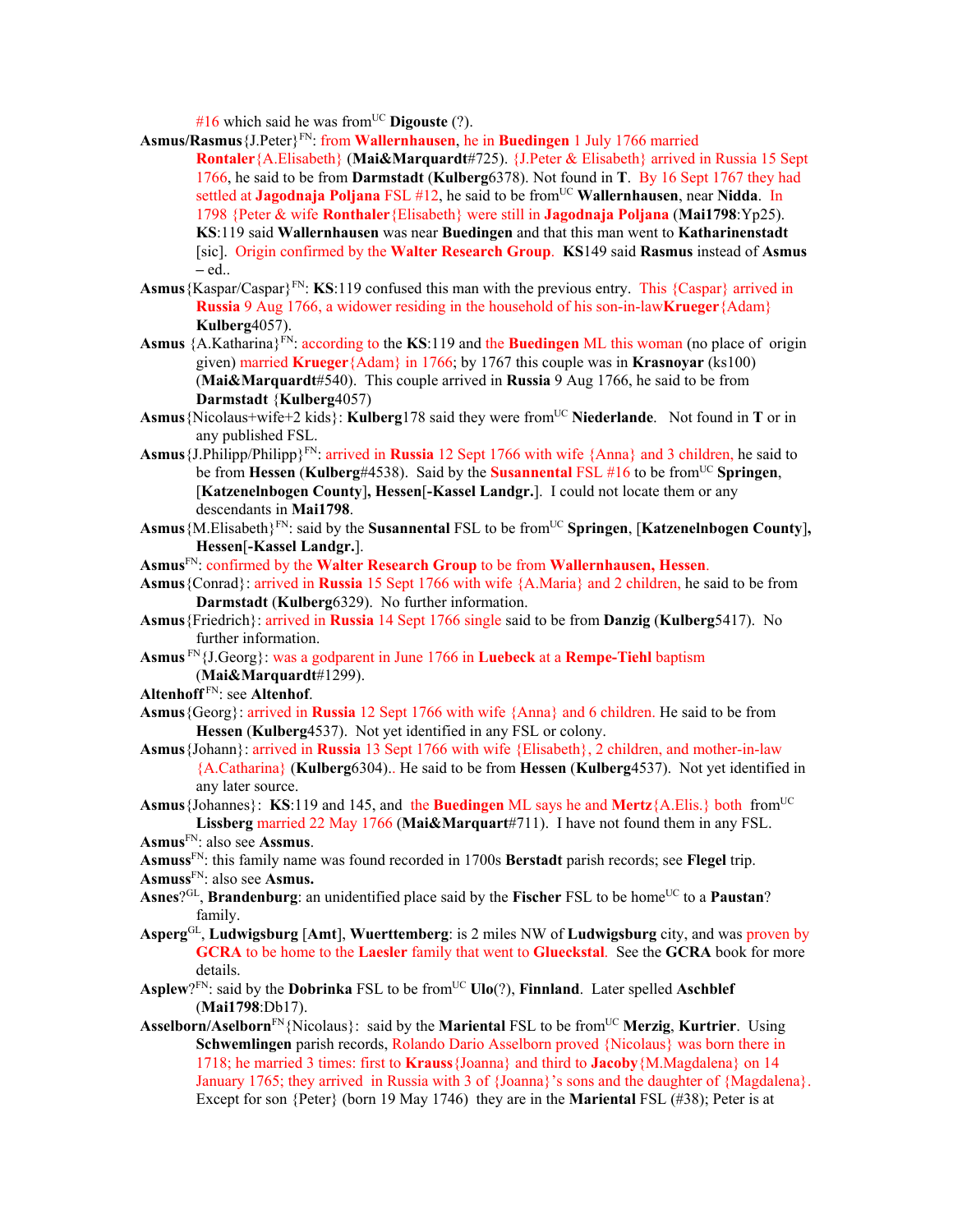(#75). The family name was later spelled **Aselborn** (**Mai1798**:Mt21,22,41,58,69). For more detail go to http://cvgs.cu-portland.edu/origins/a/asselborn\_mariental.cfm.

Asselmann<sup>FN</sup>: said by the **Holstein** FSL to be from<sup>UC</sup> **Miam**(?).

- **Assemacher**{Heinrich}: arrived in **Russia** 30 May 1766 with wife {Agness} and 5 children, from **Mainz(Kulberg**417).
- Asslar<sup>GL</sup>, Braunfels: is some 6 miles NNE of Braunfels city, and said by the Kukkus FSL to be home<sup>UC</sup> to a **Forschauer** family. Said by a **Friedberg** ML to be home<sup>UC</sup> to **Forschauer** and **Frick** families (**Mai&Marquardt**#348).
- Assling?<sup>GL</sup>: said by the **Shcherbakovka** FSL to be home<sup>UC</sup> to the **Kaufmann** family. The only Assling I could find was in Austria and is now Jesenice, Slovenia, 25 km SE of Villach, Austria.
- **Assmus**FN: also see **Asmus**.
- **Asterowskij**? $FN$ : said by the **Enders** FSL to be from<sup>UC</sup> **Tilsit, Preussen**. I cannot find this family in the 1798 Volga censuses.
- Astian<sup>FN</sup>: said by the **Kamenka** FSL to be from<sup>UC</sup> Luxembourg.
- **Ateleng**(?), **Kur Trier**: an unidentified place said by the **Preuss** FSL to be home to an **Wolf** family.
- **Atenbach**GL**, Hesse-Kalelskogo**[Hessen-Kassel?]: an unidentified place, said by the**WRG** version of the **Walter** FSL (#63) to be home<sup>UC</sup> to a **Karl** family. The **Walter Research Group** suggested this might be **Altenbach**. The Pleve version of the FSL says the origin was<sup>UC</sup> **Atzbach**.
- Atip?, Holstein [Duchy]: an unidentified place said by the Stahl-am-Tarlyk FSL to be home<sup>UC</sup> to the **Schumacher** family.
- Attaching<sup>GL</sup>, Wuerzburg: said by the **Goebel** FSL to be the home<sup>UC</sup> to a **Sachs** family. The only Attaching I can find is some 2 miles SE of **Friesing** city and would have been in the state of **Freising**, not **Wuerzburg**.
- **Attendorn**GL**, Kelheim**: an unidentified place said by the **Preuss** FSL to be home to **Schwartz** families. There is an Attendorn, **North Rhine-Wesphalia**, some 44 miles ENE of **Cologne**.
- **Attich**{Elisabeth}: **EEE** p.573 reported she married **Sauerbrey/Sauerbrei**{Jacob} in **Kolding** in December 1760.
- **Atzbach**: is 5 km ENE of **Wetzlar** city, now in **Hesse**, but then was in **Nassau-Weilburg Principality**. This may be the Atzbach that the Pleve version of the **Walter** FSL (#63) says was home<sup>UC</sup> to Carl{Johannes}.
- **Atzenhain**, [**Hessen-Darmstadt Landgraviate**]: is 13 miles ENE of **Giessen** city, and said by the **Ernestinendorf** FSL to be home<sup>UC</sup> to **Gruen**{Hermann}, **Leisel**/**Leiser**{Conrad}37,{J.Heinrich}38, and **Kurscher**{Caspar} families. This is the same place as the next entry.
- **Atzenhain**GL, **Gruenberg Amt**, **Hessen-Darmstadt**: is 17 miles N of **Nidda**, and said by the Kromm version of the **Jagodnaja Poljana** FSL to be near **Nidda** and home<sup>UC</sup> to **Lieder** and **Schuckart** families (pp.31, 34).
- **Atzenheim**GL: see **Atzenhain** and **Altheim, Darmstadt**.
- **Au**FN: said by the **Boaro** FSL to be fromUC **Bleicherode**. This family name might be **Aul**? I could not find this family in the 1798 Volga censuses.
- **Au**FN: also see **von der Au**.
- **Audincourt**<sup>VV</sup>: an alternative name for **Brabander**<sup>VV</sup>.
- **Audra**FN**, Eichsfeld**: an unidentified place that was the home of the earliest known **Weydemann** ancestor of the **Weidemann** man who went to **Frank**. There is a village **Thueringen** in the **Eichsfeld** area currently called **Uder** which is some 26 miles ENE of **Kassel, Hessen**.
- Audressein?, Frankreich: an unidentified place said by the Hoelzel FSL to be home<sup>UC</sup> to a **Manlinger/Mahlinger** family, and possibly to a **Mueller** family. There is an **Audresselles** some 17 miles SW of **Calais**.

**Audresselles**GL: see **Audressein**.

Audrit<sup>FN</sup>: said by the **Reinwald** FSL to be from<sup>UC</sup> Stuttgart, Wuerttemberg [Duchy]. This couple surely died before the 1798 censuses.

**Aue**FN: see **Auer**.

**Aue**(?)<sup>GL</sup>, **Baden-Durlach**: an unidentified place said by the **Krasnovar** FSL to be home<sup>UC</sup> to a **Kreder** family. There is an Aue some 2.5 miles SE of **Karlsruhe, Baden Wuerttemberg**.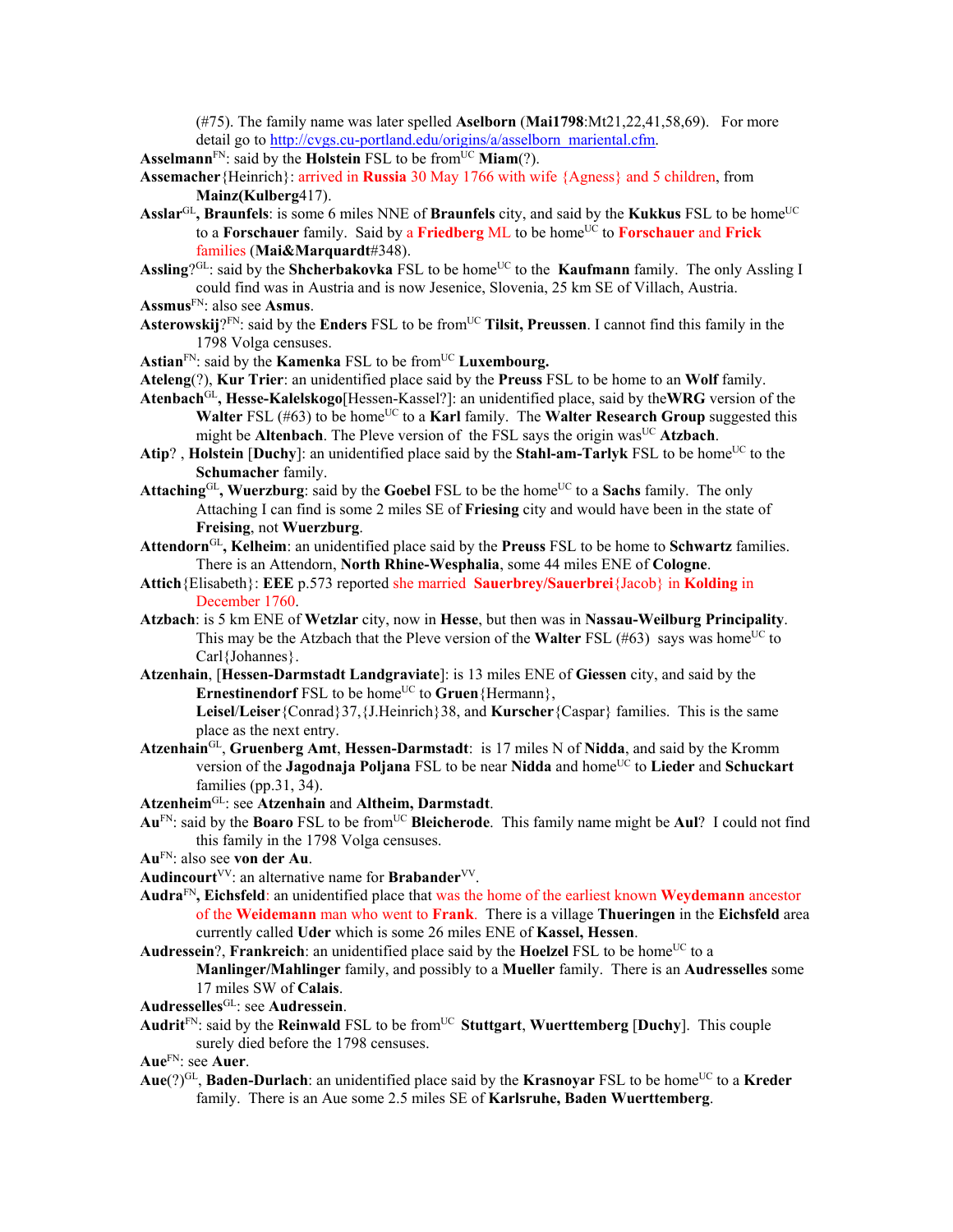- **Auenheim**GL, **Bischweiler** [**Amt**], **Elsass**: is some 8 miles NE of Bischwiller city, and proven by the **GCRA** to be home to Herr **Zimmerling** and of his Schneider wife, both of whom went to **Bergdorf**; see the **GCRA** book for more details.
- **Auer**{Anton}FN: said by the **Louis** FSL (ls40) to be fromUC **Tirol**, **Oesterreich** (**Mai&Marquardt** thought this to be Gerola). According to a **Rosslau** ML this **Aue** man married a **Schoenberger** woman in 1765 (**Mai&Marquardt**:839). **KS**:119 spells the name **Aur**. In 1798 his wife's maiden name was given as **Fais?** [a new wife?] (**Mai1798**:Ls23).
- **Aur**{Anton}: (**Mai&Marquardt**#839). See **Aue**.
- **Auer**FN: said by the **Rohleder** FSL to be fromUC [**Pfalz**-]**Zweibruechen** [**Duchy**] (no locality mentioned). For 1798 see **Mai1798**:Rl9, 15, Hr17, 22.
- **Auerach**<sup>GL</sup>: an unidentified place said by the **Buedingen** ML to be home<sup>UC</sup> to a **Wittwaeger** man who married a **Leonhard** woman in 1766; later the couple went to **Frank** (**Mai&Marquardt**#638). This might be **Aurach, Wuerttemberg**.

**Auerbach** FN: said by the 1798 **Kano** census to be the maiden name of frau **Quast** (**Mai1798**:Kn23).

- Auerbach<sup>GL</sup>: an unidentified place said by the **Paulskaya** FSL to be home<sup>UC</sup> to a Giest? family and perhaps to a **Braun** family. There are 18 Auerbachs in the Germanies.
- **Auerbach**GL, [**Kur-**]**Pfalz**: is 23 miles E of **Heidelberg** city, and said by the **Orlovskaya** FSL to be home<sup>UC</sup> to a **Hertel** family.
- **Auerbach, [Kur-]Sachsen:** said by the **Reinhard** FSL to be home<sup>UC</sup> to the **Mehlhorn** family. This was probably 24 km SSW of **Zwickau**, but there were also two smaller Auerbachs in **Kursachsen**: one just 1 or 2 km NE of **Zwickau**, and one 30 km E of **Zwicka**u.
- **Auerbach**RN, Inge: Hessische Auswanderer, Index nach Familiennamen, Bd. I, Auswanderer aus Hanau im 18. Jahrhundert, Marburg, 1987. This source gives precise references to record location in the **Hessen-Kassel** archives. Dick Kraus has a detailed abstract in which he can do lookups.
- Auersbach<sup>GL</sup>: an unidentified place said by the Buedingen ML to be home<sup>UC</sup> to Eichler {Hellena} (**Mai&Marquardt**#1317) , wife of **Dahmer**{J.Jacob} with whom she settled in **Beideck** (1775 census #64).
- Aufenau: just Sof **Gelnhausen** city, **Kulberg** 2886 said this was home<sup>UC</sup> to **Kisner** {Nicolaus}.
- **Aufhaussen**GL: an unidentified state; see **Kuesel**.
- **Aufsess**, **Bayreuth**: is 25 km SW of **Bayreuth** city.
- **Augsburg**GS: there were two Augsburg states: one was an independent city state (called a free imperial city) from 1276 to 1806, is some 157 miles SE of **Frankfurt-am-Main**; the other was a much larger Bishopric the towns and villages of which lay mostly to the NW and SSW of Augsburg city; in these references I have found no way to distinguish between the two. Said (no locality mentioned) by the **Hoelzel** FSL to be home<sup>UC</sup> to a **Hegele** family. Said (no other locality mentioned) by the **Herzog** FSL to be home to a **Meibeier** family. Said (no other locality mentioned) by the **Katharinenstadt** FSL to be home<sup>UC</sup> to a **Erdiner**? family. Said by **Kulberg**101 to be home to **Erdinger**{Paul+w}. Said (no other locality mentioned) by the **Laub** FSL to be home<sup>UC</sup> to a **Fendel** family.
- **Augsburg**<sup>GS</sup>, **Schwaben**: by the **Jost** FSL to be home<sup>UC</sup> a **Stuler** and possibly to a **Haas** family. Surely this is one of the two places in the previous references. Long, long before, Augsburg had been the capital of an independent Duchy called **Schwaben**.
- **August**{Wilhelm}: **KS**:82 and 119 say he was a catholic fromUC **Magdeburg** who in 1764 was sent on to the **Saratov** area as part of the group of colonists transported under the command of Captain Paykul and Cornet Rehbinder. I have not found him in any published FSL.
- **Augustow**, **Laznow Kreis**, **South Prussia**: is Augustow, **Poland**, 3 miles SE of **Lodz** city, and 13 miles NW of **Laznow**, **Poland**. The **GCRA** said it was near **Lodz** and had earlier been called **Friedrichshagen**, **Posen Department**, **South Prussia**. – confirmed by **Jerry Frank**.
- **Augustow**: is 3 miles ESE of Lodz, **Poland**. The **GCRA** says it was a later name for **Friedrichshagen**,
- Augustus<sup>FN</sup>: said by the **Kamenka** FSL to be from<sup>UC</sup> Brandenburg.
- **Auingen**, **Muensigen** [**Amt**], **Wuerttemberg**: is barely NE of **Muensigen** city, and was proven by the **GCRA** to be home to the **Hirning**/**Hiring** family that settled in **Neudorf**.
- **Aul**FN{Hermann/J.Hermann}: arrived in **Russia** 9 Aug 1766 with wife A.Margaretha}, he said to be from **Franken (Kulberg**3835). (J.Hermann} was said by the **Krasnovar** FSL #106 to be from<sup>UC</sup> Dienheim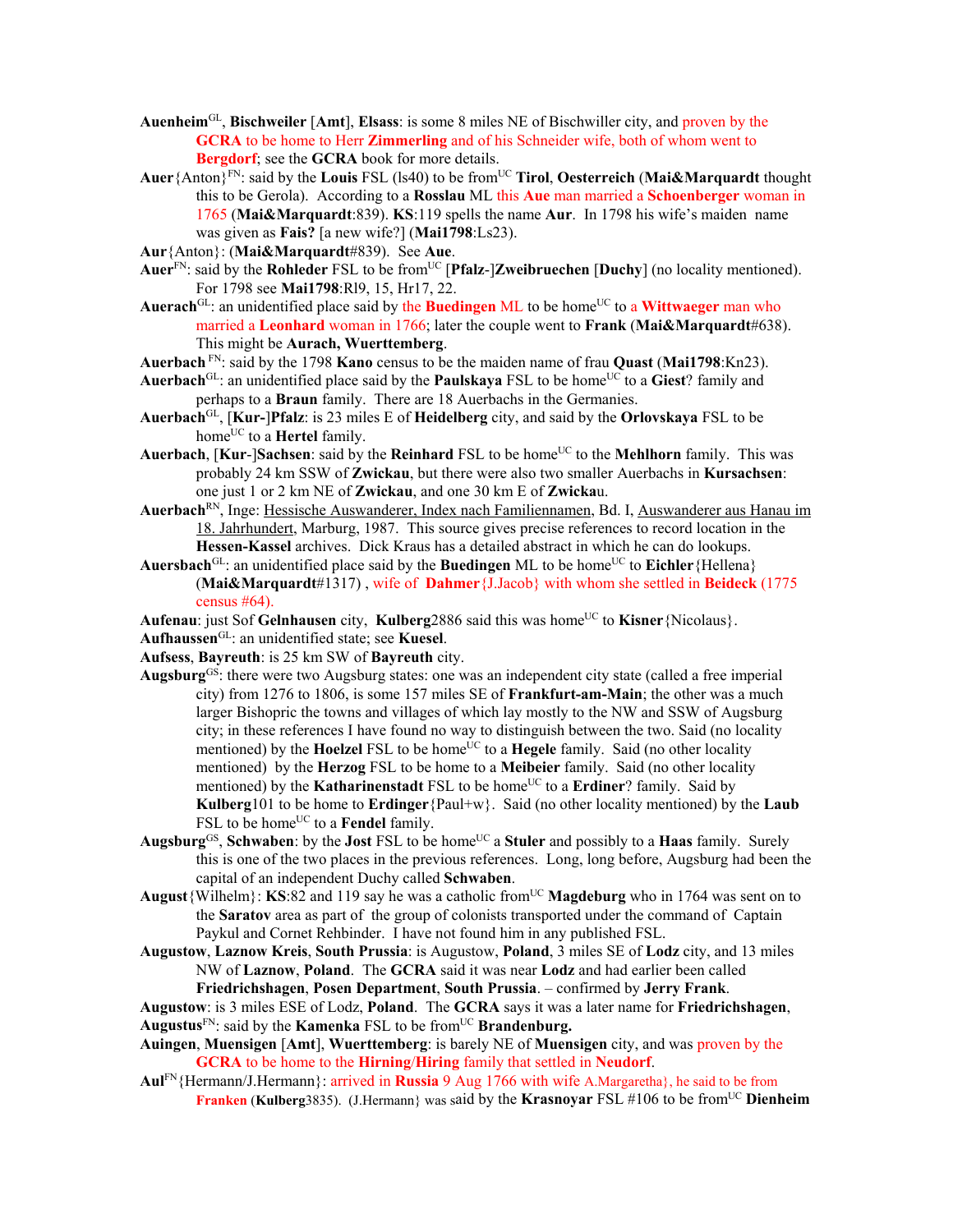[**Barony**].

**Aul**{Philipp}<sup>FN</sup>: listed in the 1798 **Straub** census (Sr4) but I did not find him in any FSL.

- **Aulendiebach**, **Isenburg**[-**Buedingen County**): is 2.2 miles NW of **Buedingen** city. KS124 said this was home to **Deckmann**{Johannes} later of Anton (an58). It was proved by **Bonner** as the home of a **Messinger** family with a **Bopp** wife, as well as of the **Lutz/Lotz** family, all of whom immigrated to **Balzer**. **Mai&Marquardt** proved this home to the **Gerlach/Gierlach** family that went to **Balzer** (#1251). **Bonner** also proved this home to four **Meissenger** siblings one of whom had married a **Lang** husband, another a **Herdt** husband, and a third a **Geis** husband (**Messer** FSL #57, 57a, 58, 59). **Bonner** found that their **Buedingen** marriage record said the **Lutz** wife in the **Pinecker** couple that went to **Moor** was from<sup>UC</sup> here, and he proved this home to the **Gerlach** family, and where the **Sorberger** children were baptized, who also went to **Moor**. **Bonner** proved that frau **Kaufmann** (nee **Meissinger**) of **Schilling** was baptized here like her siblings of **Balzer** and **Messer**.
- Aulendorf<sup>GL</sup>, [Kur-]Bayern: an unidentified place said by the Brabander FSL to be home<sup>UC</sup> to a Fischer family. There was an Aulendorf in **Koenigsberg County**, some 25 miles W of **Memingen** city, but I find none in Bavaria at the time.
- **Aulck/Aulik** GL: said by **KS**119 to be near **Leipzig**. Spelled Aulik by **Mai&Marquardt**#218 This must be Auligk, 29 km SW of **Leipzig** city.
- **Aulmann**FN: said by the **Laub** FSL to be fromUC **Waltz**?, **Nassau-Idstein**.
- **Auma, [Kur-]Sachsen**: is 14 miles SW of Gera city and was said by the Ober-Monjou FSL to be home<sup>UC</sup> to a **Ludwig** family. **Mai&Marquardt**#130 spelled this place Ausch [sic?].
- **Aumal**FN: this family name was found recorded in **Schlitz** marriage records 1762-1767; see **Flegel** trip. **Auman** FN: see **Amon**.
- **Aumann**{Johann}: arrived in **Russia** 8 Aug 1766 with wife {Maria} and 2 children, he said to be from **Nassau** (**Kulberg**4108 p.267). No found in any later source.
- **Aumenau**GL, [**Wied-Runkel County**]: is some 3.5 miles E of **Runkel** town, and said by the **Kano** FSL to be home<sup>UC</sup> to an **Axt** family. Kuhlberg said this was in **Runkel**.
- **Aumueller**FN{J.Nicolaus}: arrived in **Russia** 4 July 1766 with wife {Catharina} and 1 daughter, he said to be from **Mainz** (**Kulberg**1442). Said by the **Ober-Monjou** FSL to be from<sup>UC</sup> Starkstadt?, [**Kur**-]**Mainz**. For 1773 see **Mai1798**:Mv2039. In 1798 the maiden name of the wife was given as **Kuenzler** (Om38). Aslo for 1798 see (Or45).
- Aungin? GL, **Luxembourg**: an unidentified place said by the **Lauwe** FSL to be home<sup>UC</sup> to a **Belz** family. **Aur**FN: see **Auer**.
- Aurach<sup>GL/GS?</sup>: an unidentified place said by the **Lauwe** FSL to be home<sup>UC</sup> to a **Fischer** and possibly a **Raschler** family. Said by the **Paulskaya** FSL to be home<sup>UC</sup> to a **Kor**? family. There is an Aurach some 7 miles SW of **Ansbach** city in lands that then must have been owned by the **Eichstaett Bishopric**. There is a Herzogenaurach just W of **Elangen** city on lands that must have been owned by the **Bamberg Bishopric**.
- **Aurach**(?)GL, **Wuerttemberg**: was an unidentified locality which according to the **Frank** FSL was home<sup>UC</sup> to a **Wittwerger** family. It might have been **Aurich** which is 14 miles NW of **Stutteart**, or it may have been **Auerach**.
- **Aurbach**: go to **Awerbach**.
- **Aurich**GL, **Vaihingen** [**Amt**], **Wuerttemberg**: was 1.5 miles S of **Vaihingen-an-der-Enz**, and said by **KS**:368 to home to the **Mauch**{Emmerich} family, which according to the **GCRA** did not go to **Kassel**.
- **Aurich** GL: also see **Aurach**.
- **Auringen**, [**Nassau-Usingen Prinipality**]: is now a neighborhood just N of **Weisbaden** city. It was then said to be home<sup>UC</sup> to **Hoffmann** {Nicolaus} who married **Hoffmann** {M.Magdalena} 19 Apr 1766 in **Friedberg** (**Mai&Marquardt**#320).
- **Ausbach**GL: was an unidentified place said by the **Preuss** FSL to be home to a **Schwemmler** family. This might be Ausbach, Hesse some 22 miles NNE of **Fulda**.
- Auschenburg(?)<sup>GL</sup>: an unidentified place said by the Bettinger FSL to be home<sup>UC</sup> to a **Hoffmann** family. Kuhlberg said this was in **Hessen**.
- **Ausfeld**FN: said by the **Rosenheim** FSL to be fromUC **Rathenow**?, [**Kur**-]**Brandenburg**. I could not